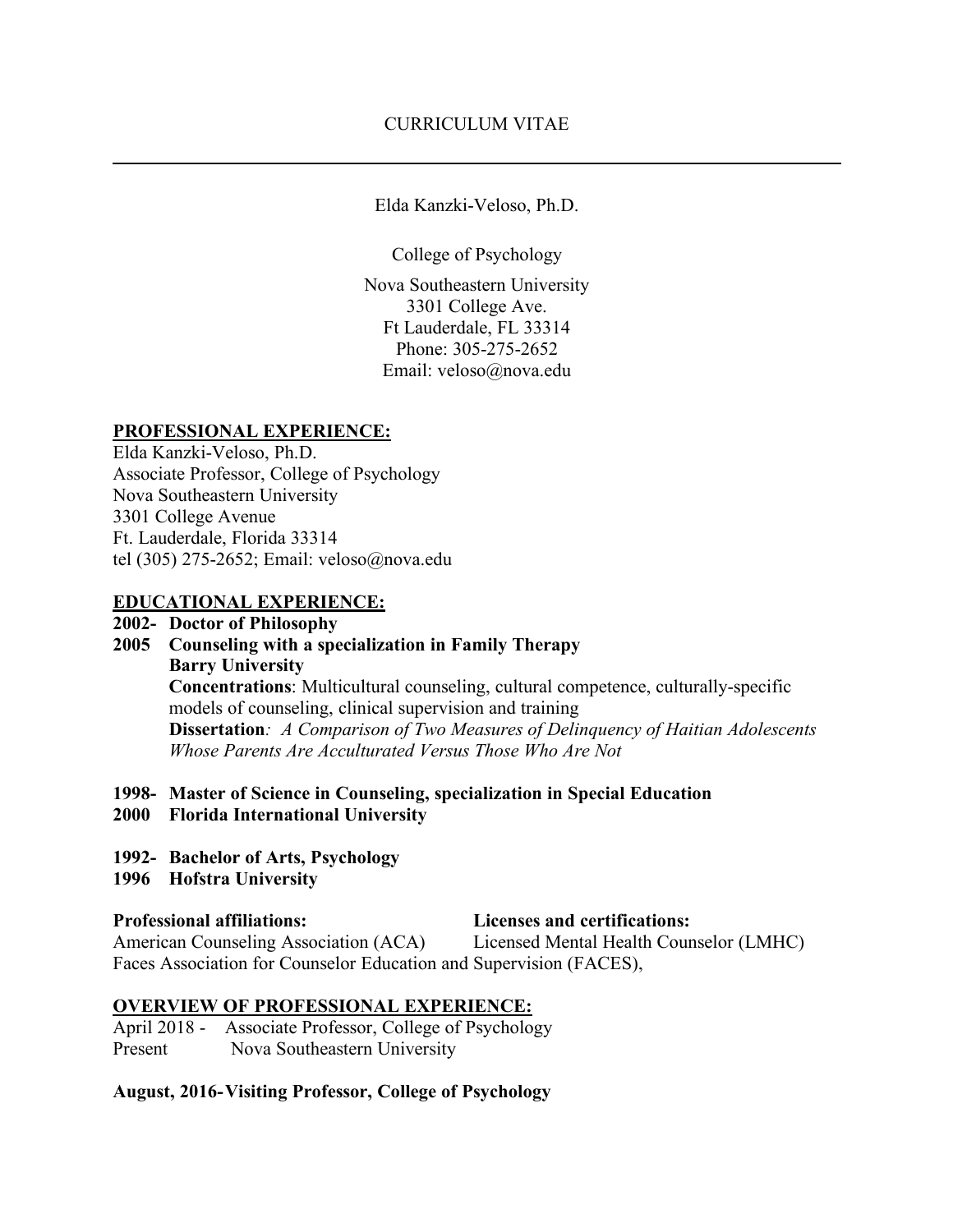#### **April 2018** Nova Southeastern University

#### **August, 2010-Program Professor, Fischler College of Education August 2016** Nova Southeastern University

## **October, 2007- Associate Dean of Human Services, Abraham S. Fischler School of Education and**

**August 2010 Human Services**

Nova Southeastern University

**May, 2005- Program Professor, Abraham S. Fischler School of Education and Human Services**

**October 2007** Nova Southeastern University

### **OVERVIEW OF TEACHING AND ADMINISTRATIVE EXPERIENCE**

Primary responsibilities as a program professor in the Applied Research Center include:

- Monitor and schedule all phases of all required research and evaluation courses taken by FSEHS doctoral students
- Coordinate and supervise the development of applied research coursework and related curriculum
- Recruit and appoint adjunct faculty to research and evaluation courses
- Facilitate challenges related to the teaching and administration of research and evaluation courses
- Review adjunct faculty performance and maintain doctoral level standards and procedures as required by FSEHS
- Keep current and appropriate WebCT areas for students and faculty
- Supervise and communicate with all adjunct research and evaluation faculty
- Keep current appropriate ARC web site related to research and evaluation courses
- Communicate with all related program administrators regarding all related functions
- Facilitate training sessions with adjunct faculty and dissertation chairs related to research methodology, evaluation and research ethics.

*Courses Taught: PYCL 680 Practicum PYCL 681 Internship PYCL 682 Internship PYCL 0507 Research and Evaluation PYCL 0660 Community Mental Health PYCL 511 Introduction to Counseling Techniques CUR 8210 Curriculum Development Design ARC 9300 Methods of Inquiry HCP 0610 Child protection and the internet HCP 6610 Survey of Exceptional Child and Youth*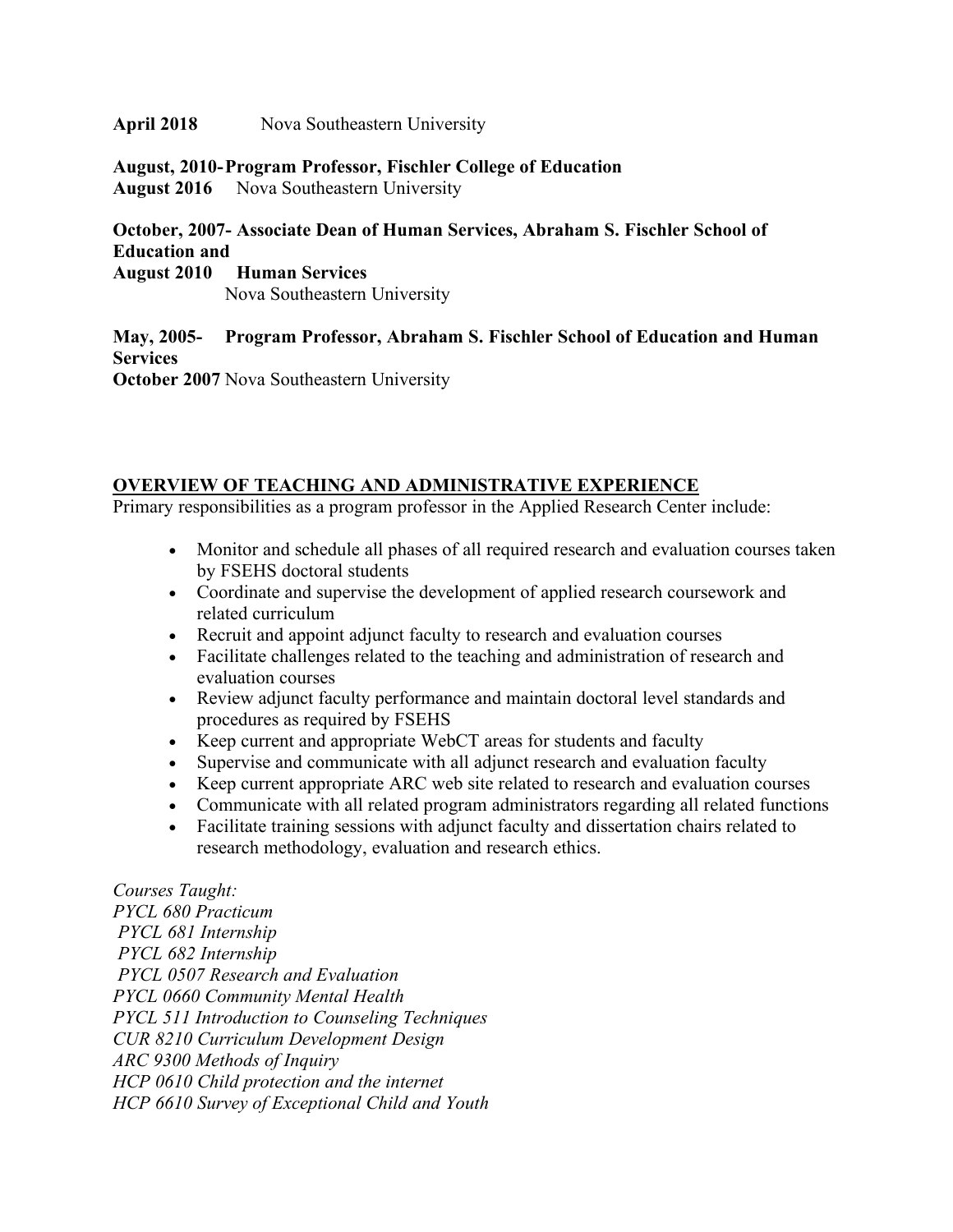*EDD 9300 Summer Conference ARC 8916 Qualitative research ARC 8920 Mixed Methods EDD 9300 Methods of Inquiry EDD 8606 Special Topics in Human Services HCP CJI 6530 / HCP 6250 Substance Abuse Treatment in the Community HCP 6610 Survey of Exceptionalities of Children and Youth CJI 0540: Program Evaluation in Criminal Justice CJI 6540 Cultural Factors Associated with Substance Abuse Issues and Criminal Justice System HCP6550-Child Poverty: Sociological and Cultural Perspectives*

*I was the lead faculty for ARC 8916, and I am currently the lead faculty for PYCL 0680- Practicum, 0681- Internship, 0682 Internship, and PYCL 0645 Couples & Family Counseling Strategies.*

# **OVERVIEW OF CLINCAL EXPERIENCE**

Primary responsibilities as *Trainer and Lead Therapist* at the Center for Treatment Research on Adolescent Drug Abuse (CTRADA). Under the direction of Howard Liddle, Ed.D., CTRADA has received NIDA funding for projects focusing on the development, testing and transportation of Multidimensional Family Therapy (MDFT) in both local, national and international clinical settings. Specific job functions include:

- Provide developmentally and contextually oriented family based treatment-Multidimensional Family Therapy (MDFT) to adolescents and their family members within the home and school
- Integrate Family Therapy, Individual Therapy, Parent Therapy, and Drug Counseling methods into a theory- driven comprehensive approach
- Mediation with court officials and psychiatric services for clients and their families
- Crisis intervention counseling on a 24 hour basis
- Provide clinical supervision and training in MDFT to therapists receiving training in the model in funded projects locally and internationally
- Assist in the development of a new family-based brief therapy
- Collaborate with research department investigating the therapeutic mechanisms of action to comprehend effectiveness of approach and gender related issues in adolescent treatment for substance abuse
- Teach research and family therapy courses (Statistical Method, Program Evaluation, Qualitative Research, Research Methods, Assessment, Philosophy of Science ,Family Therapy, couples therapy, Career development)

Engage in numerous additional professional activities, including:

- Instructor for graduate-level courses family therapy, qualitative research, and assessment
- Involvement in other research projects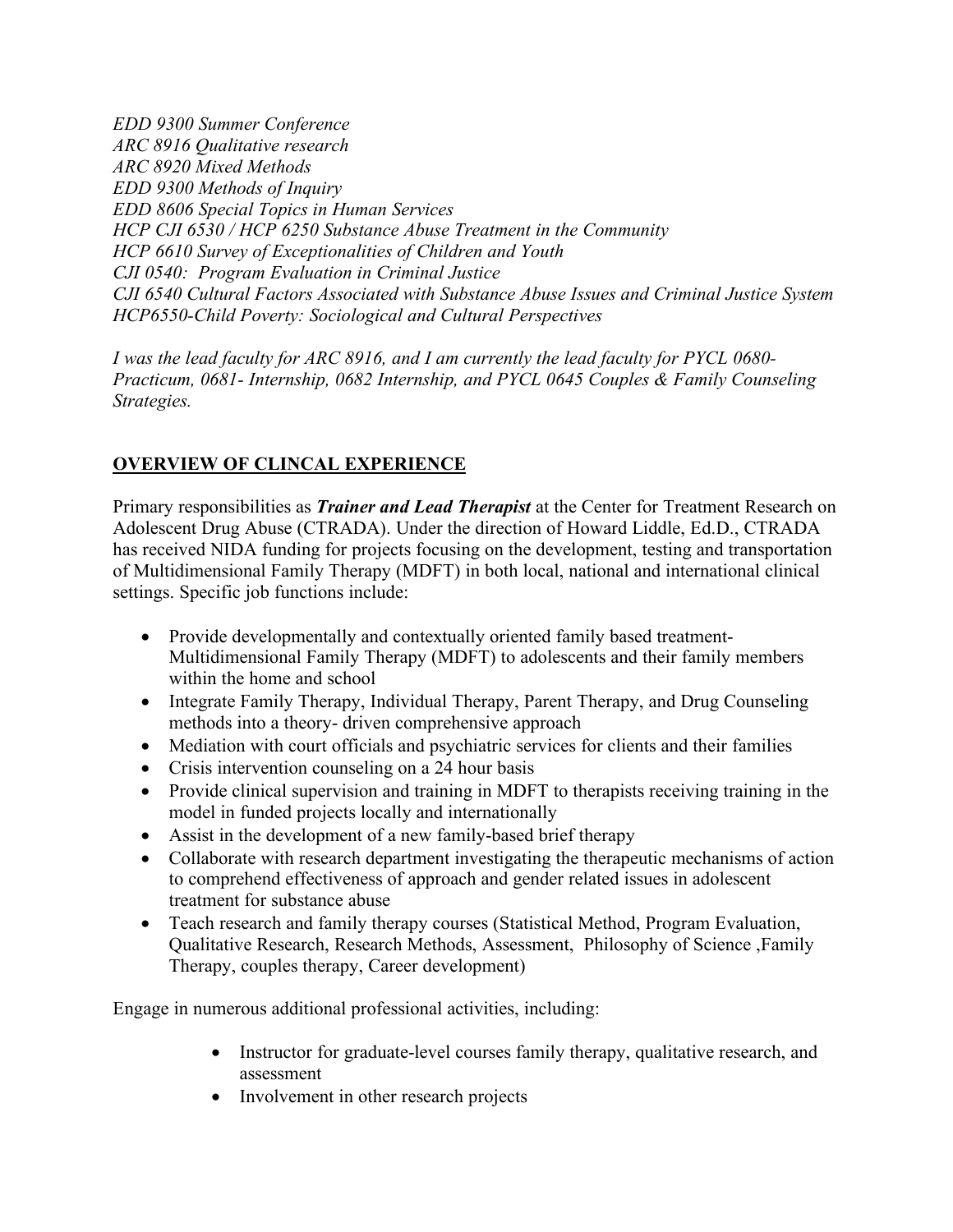- Guest lecturing/co-facilitating in graduate classes
- Conversing with colleagues about new possible research projects and grant proposals.
- Involvement in the writing and submission of several grant proposals to the National Institutes of Health, National Institute on Drug Abuse

Other clinical experiences garnered through clinical training and employment include:

- Consulting with faculty in the design of research-based clinical interventions for Haitian youth and families
- Working as an assessor testing academic and emotional functioning of preschool children
- Working in a classroom setting with students, teachers, parents and school administrators
- Providing group and individual counseling for at-risk elementary and high school students
- Assessing and referring families to services to assist in dealing with at-risk youth
- Coordinating parent skills training and youth career development programs
- Working directly with special education children in a pre-school setting

### **RESEARCH AND CREATIVE ACTIVITIES**

Kanzki-Veloso, E., Karl, S., Yehl, A., Pann, J., Paro, C., Castro, M., Gonzalez, A., Staley N., Grabner, S., Schumacher, L., Plombon, B., Pupko, L.,Davis, P. (2018,October). A Mixed Methods Study of a Career Counseling Program with OIF/OEF Veterans using the CIP Approach. Paper accepted for presentation at the annual meeting of the European Branch of the American Counseling Association EB-ACA, in Athens, Greece.

Mitcham, M., Paro, C., Kanzki-Veloso, E. (2018, October). Courageous conversations in counseling and the classroom: Multicultural competencies and microaggressions. Presentation at the European Branch of the American Counseling Association Annual Conference, Athens, Greece.

Jungersen, T., Paro, C., Kanzki-Veloso, E. (2018, October). Responding to mass shooting: A unified service delivery approach. Presentation at the European Branch of the American Counseling Association Annual Conference, Athens, Greece.

Reeves, J., Karp, J., Mendez, G., Veloso, E., McDermott, M., Borror, J., & Capo, B. (2018). Developing and implementing an online course framework. Distance Learning, 15(1), 41-50.

Veloso, E., Orellana, A., & Reeves, J. (2018). Teaching qualitative research online: Using technology to leverage student engagement. Distance Learning, 15(2).

A Proposal Submitted to NSU Quality of Life Faculty Community-Based Applied Research Grant, 2018. *Career counseling with OIF/OEF veterans using the Cognitive Information Processing (CIP) approach*

A presentation submitted to The ACES 2017 Conference Proposal: *Returning Veterans' Experiences of a Holistic Therapeutic Program*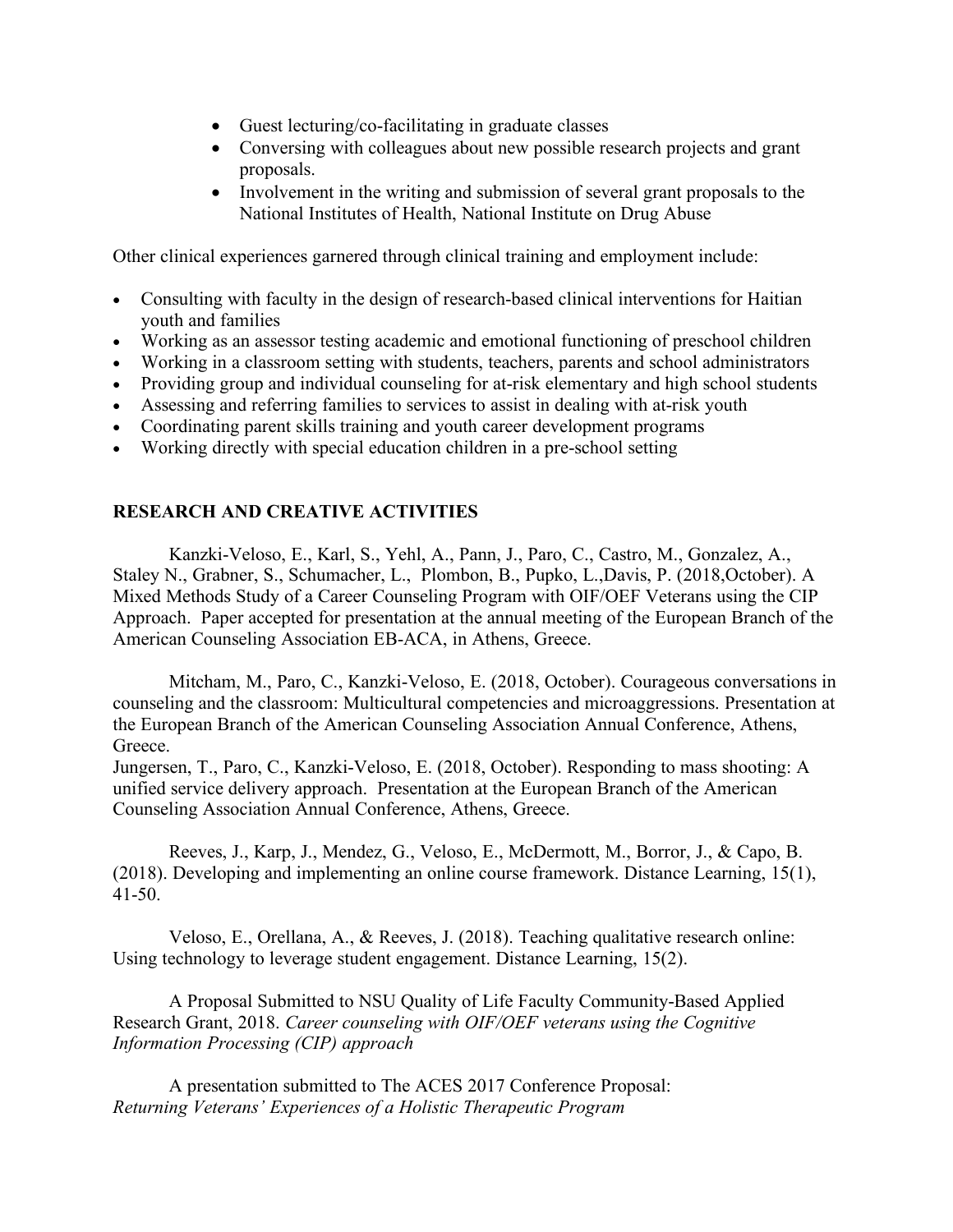A presentation submitted to The ACES 2017 Conference Proposal*: Teaching Qualitative Research Online: Using Technology to Leverage Student Engagement*

Kanzki-Veloso, E., Angela Yeah, (20012). A mixed methods study on returning veterans experiencing a holistic therapeutic program. Manuscript submitted to the journal *Phenomenology and Practice.*

 Kanzki-Veloso, E., Mills, D.S., and Duffy, M. (2006). Exploring the link between acculturation and delinquency for Haitian youth and families. Manuscript submitted to the *International Journal of Intercultural Relations.*

Liddle, H. A., Rodriguez, R. A., Dakof, G. A., Kanzki, E., & Marvel, F. A. (2005). Multidimensional Family Therapy: A science-based treatment for adolescent drug abuse. In J. Lebow (Ed.), *Handbook of clinical family therapy* (pp.128-163)*.* New York: John Wiley and Sons.

### **Other PRESENTATIONS:**

**A presentation at the Fischler School of Education's Summer Institute. Davie, FL***.* Veloso, E, Reeves, J. L., Karp, J., Mendez, G., Alemany, J. Borror, J., McDermott, M., Capo, B., Schlosser, C., Fredebaugh., & Pann, J. (2016, July 10). Leveraging community to identify innovative applications of technology.

**A presentation at the Fischler School of Education's Summer Institute. Davie, FL.** Veloso, E, Reeves, J. L., Karp, J., Mendez, G., Alemany, J. Borror, J., McDermott, M., Capo, B., Schlosser, C., Fredebaugh., & Pann, J. (2016, July 10). Leveraging community to identify innovative applications of technology. 20/20: Uncovering 20 solutions to 20 technological issues through an innovative online learning community.

**A paper presented at The Qualitative Report 7th Annual Conference, Davie, FL***.* Veloso, E. Reeves, J. L., & Schrum, L. (2016, January). Teaching qualitative research online: Using technology to leverage student engagement.

### **Poster presented at the American Association for Intellectual and Developmental Disabilities annual meeting, Orlando, FL.**

Del Rio-Roberts, M., Yehl, A., Kanzki-Veloso, E., Pann, J., Chin, D., & Connelly, J. (2014). Employability Skills Group for Young Adults with Autism.

**Presented to the Nova Southeastern University Quality of Life Council, Davie, FL.** (2009, February). A Mixed-Methods Study on Returning Veterans Experiencing a Holistic Therapeutic Program.